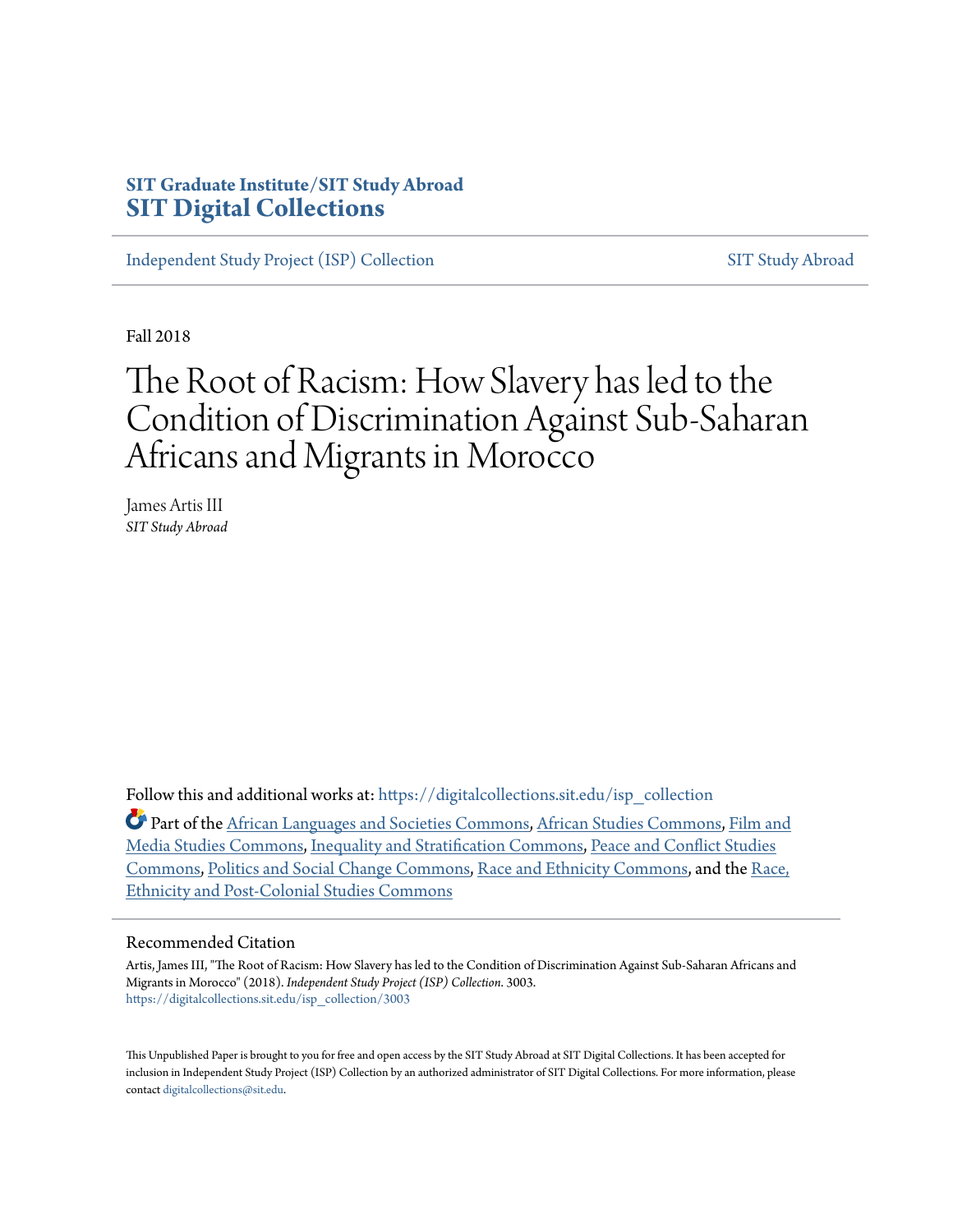The Root of Racism: How Slavery has led to the ondition of Discrimination Against Sub-Saharan

Africans and Migrants in Morocco

By: James Artis III

Academic Director: Belghazi, Taieb

University of Denver

Hospitality School of Business

The City and Medina of Tangier and Rabat

Submitted in partial fulfillment of the requirement for MOR, SIT Abroad, Fall 2018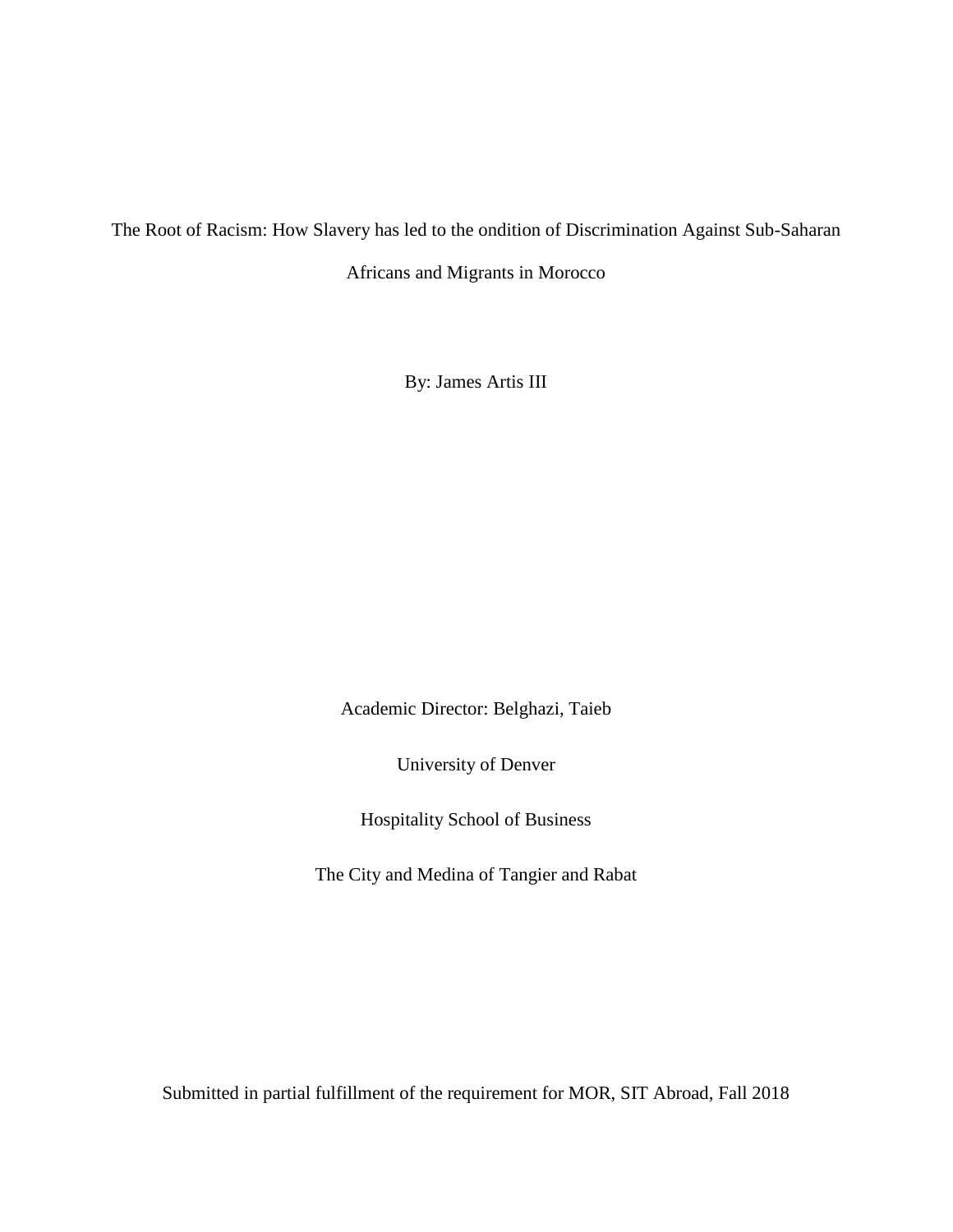# Abstract

Slavery is the oldest and most central form of discrimination and while most have knowledge on the Trans-Atlantic slave trade that of the Sub-Saharan and Middle Eastern Slave trade in which current day North Africa and Middle East contributed to both sexual and military exploitation of Sub-Saharan Africans is often forgotten. The historical implication that going along with North African and Middle Eastern salve trade contribute to the discrimination dehumanization and otherization of sub-Saharan Africans and their perception in North Africa.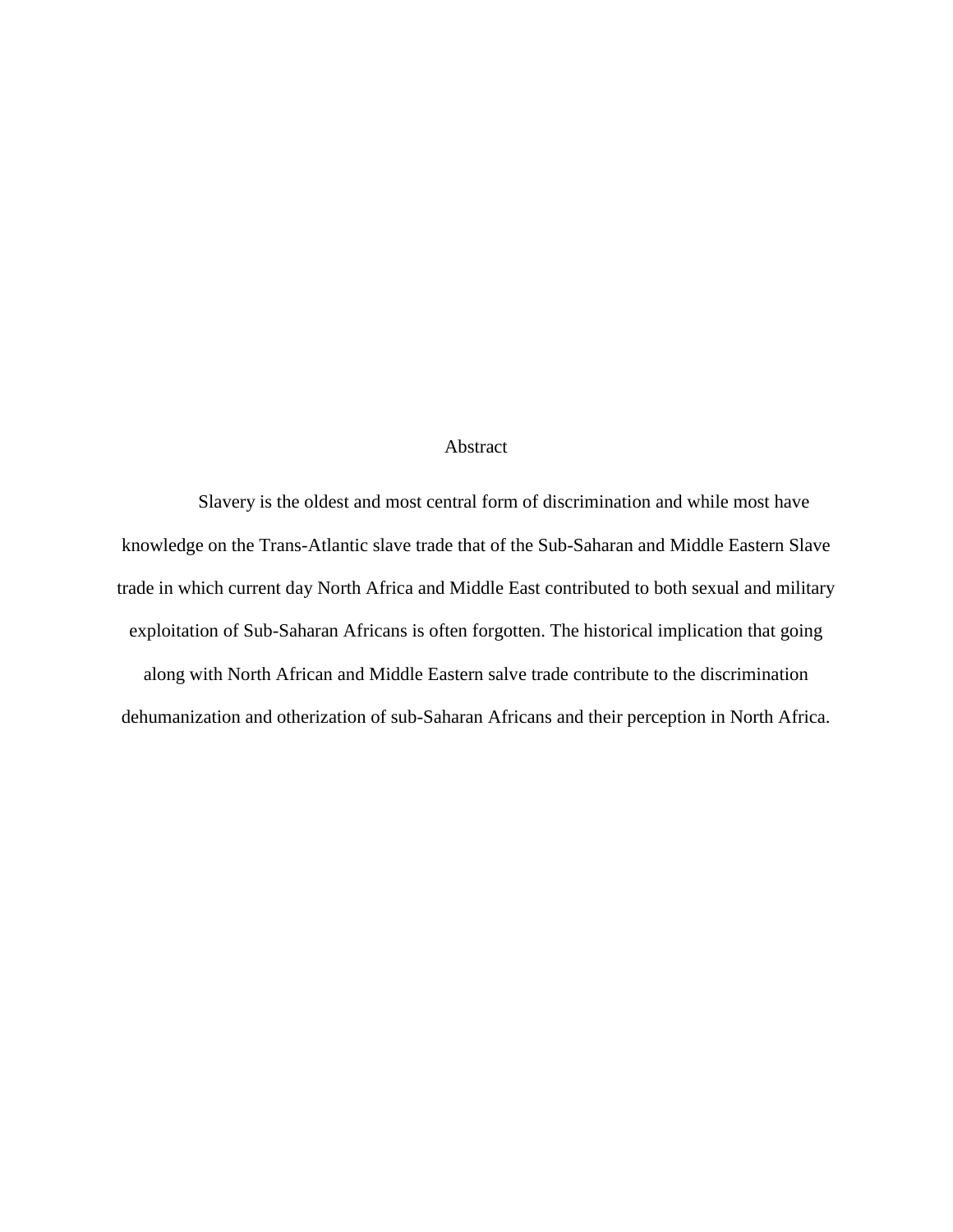#### Overview:

My independent study project is on the root cause of racism in morocco and how it stems for the tragic past slavery. I argue that discrimination against Sub-Saharan African/ migrants is an under looked issue and how most Moroccans refuse to give the issue of race and race relations the time

of day. The denial of racism is prevalent and has been going on since sub-Saharan Africans started migrating to morocco in the 1990's. the narration explains how the denial of racism itself a form of racism is and outlines the reason as to why it occurs. I chose to do a creative piece with the video for several reasons: I wanted to challenge myself and try to use a new form of media that was different from my peers. Also, I felt as if the only way to fully understand the full effects of slavery is to actual see the people its have impacts on. Overall my video aims to show the audience the pure brutality of slavery, how it differs from that of the trans-Atlantic slave trade and how Moroccans are In deed African and must be more accepting and refuse the anti-black rhetoric that is too often spewed.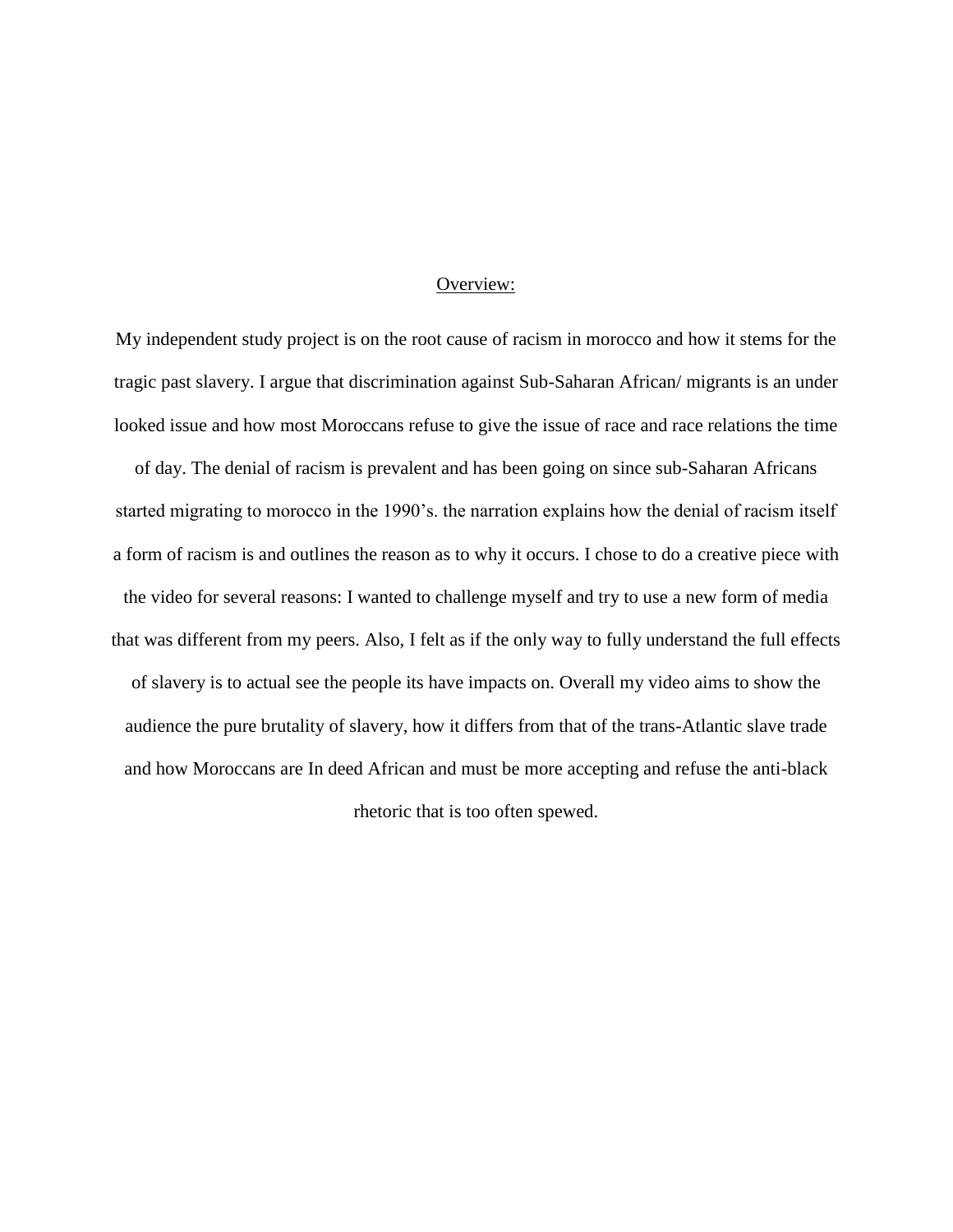#### Narration:

Morocco is home to over 100,000 migrants, 80% of them from sub-Saharan countries like Nigeria, Senegal, Mali, Cameroon, and other African nations. As of 1995 Morocco has been recognized as a transit state, so that number is rapidly increasing, with 2,000 migrants settling in Morocco every year. (International Organization for Migration, 2018) The influx of immigrants has led to economic, political and social change, resulting in high rising racial tensions and discriminatory acts against sub-Saharan Africans living in Morocco. To fully understand race relations between Morocco and other parts of Africa we must turn the clock back over 2,000 years and look at their historical salve relations.

Typically, in the western view when we think of slavery it's that of the trans-atlantics slave trade which resulted in forced migration of nearly 11 million Africans across the Atlantic to the Americas where they were forced into plantation slave labor. However, another type of slave trade occurred, in the Middle east and in regions of North Africa. This is today known as the Saharan Indian ocean slave trade. ( Adi,2012)

According to Jere Bacharach a professor at the university of Washington and specialist in Medieval middle eastern history, "The Saharan-Indian Ocean slave trade lasted significantly longer than the trans-Atlantic trade. from the early 7th century well in the 19th century, the market demand or role for certain slaves was different. While males were favored in the trans-Atlantic trade, females were a higher priority in most Middle Eastern markets." The Islamic rates 2 out of the 3 were women.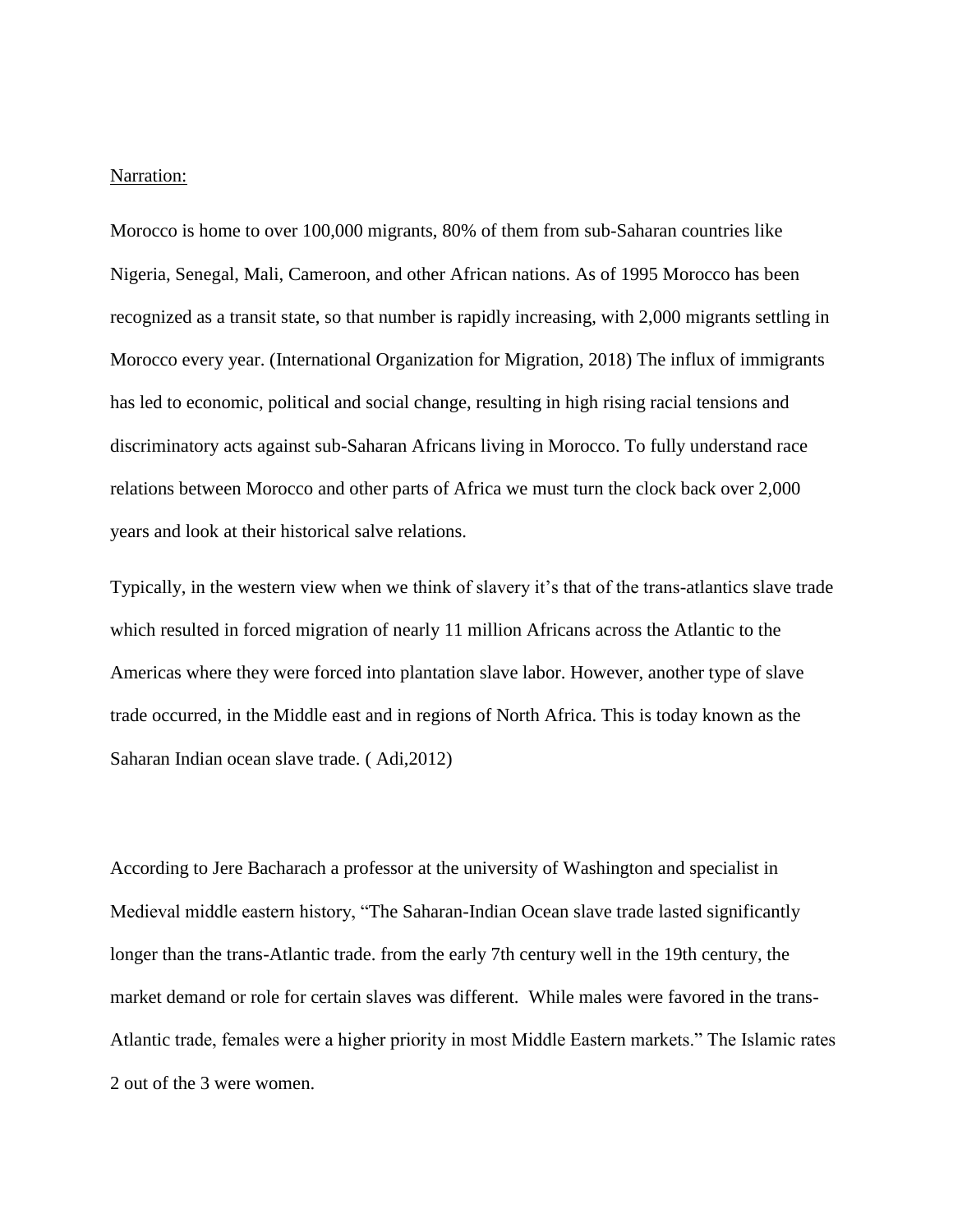That's right women were in higher demand in the middle east because they served as domestic house servants, wives and in the worst but often most common cases concubines. Women at all ages were sold into sex slavery. The middle east trade was brutal, and while women were viewed as sex objects most men weren't seen as necessary in any capacity. Doctor jay smith an apologist with his PHD in Theology outlines expands on the issue saying,

#### *Clip of Dr. Jay Smith Plays*

The men who survived castration and the journey North through the Sahara were forced to serve in the armed militia and become soldiers in the Calvary for the current Muslim ruler. The man most famous for using black slaves was Moulay Ismail Ibn Sharif, " the second ruler of the [Alaouite dynasty](http://www.wikiwand.com/en/Alaouite_dynasty) and the longest reigning Sultan in Moroccan history." Moulay was hell bent on keeping control in Morocco but had little faith in the traditional military. During his rule he seized slaves from southern and eastern parts of Africa. At age 10, they were trained in certain skills; the girls in domestic life or sexual entertainment, and the boys in masonry. At age 15 those that were chosen entered the army. They would marry and have children and continue the cycle to keep slave numbers up and prospering. Considered more loyal than [Arab](https://www.revolvy.com/page/Arab) or [Amazigh](https://www.revolvy.com/page/Berber-people) warriors because of their lack of tribal affiliation, Ismail's black soldiers formed the bulk of his standing army and numbered 150,000 at their peak. They were called the 'Abid Al-Bukhara, and it was his primary tool for imposing central control over his lands. **(BABAS, 2017)**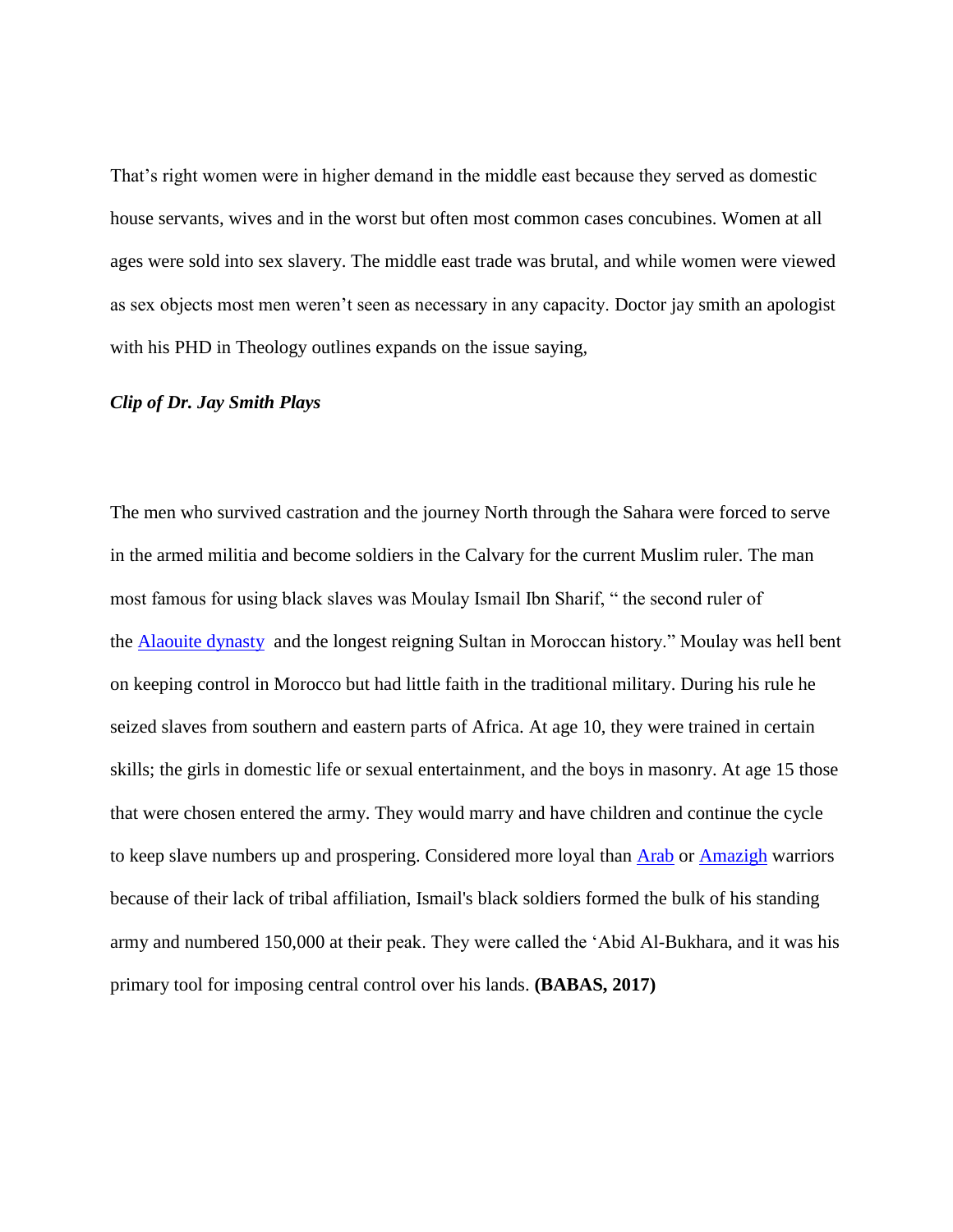After his death the Bukhara dispersed into Morocco and while some predecessors tried to recreate the salve army most of the soldiers were forced back into slavery. And The salve trade continued for another 200 years.

While the trans-Atlantic slave trade is more widely known Slavery in the middle east was just as damaging. mortality rates were 80% for Africans traveling through the Sahara to the north. While many of the descendants of slaves in the Americas are now citizens of those countries, the slaves in the Arab world barely survived, overall leaving a massive rift between north and sub-Saharan Africa. (Garvey Jr., 2012)

Adapting into a society that once viewed you as a property is extremely difficult. In the United States, even after its abolishment in 1865, African Americans were still seen as slaves. A lot worked as share croppers on the same southern plantations that owned them. They were beat, spat on and in the 18 to early 1900's even lynched. And while the actual physical abuse wasn't as brutal, the perception of black Africans in Morocco was one in the same-- and has led to massive amounts of discrimination. (A&E Television Networks, 2018)

In an article, *The skin of a black: Senegalese students and young professionals living in Rabat* written by Laura Menin a post-doctoral fellow at the University of Milano Bicocca, she captures the story of three Senegalese students living in Rabat. Students found themselves persecuted while living their daily lives. "Whiling interviewing Mohammed, a 25-year-old master's student in Rabat she asked if he thought such racial prejudices were linked to his skin color, Mohammed highlighted the extent to which the connection between slavery and blackness is rooted in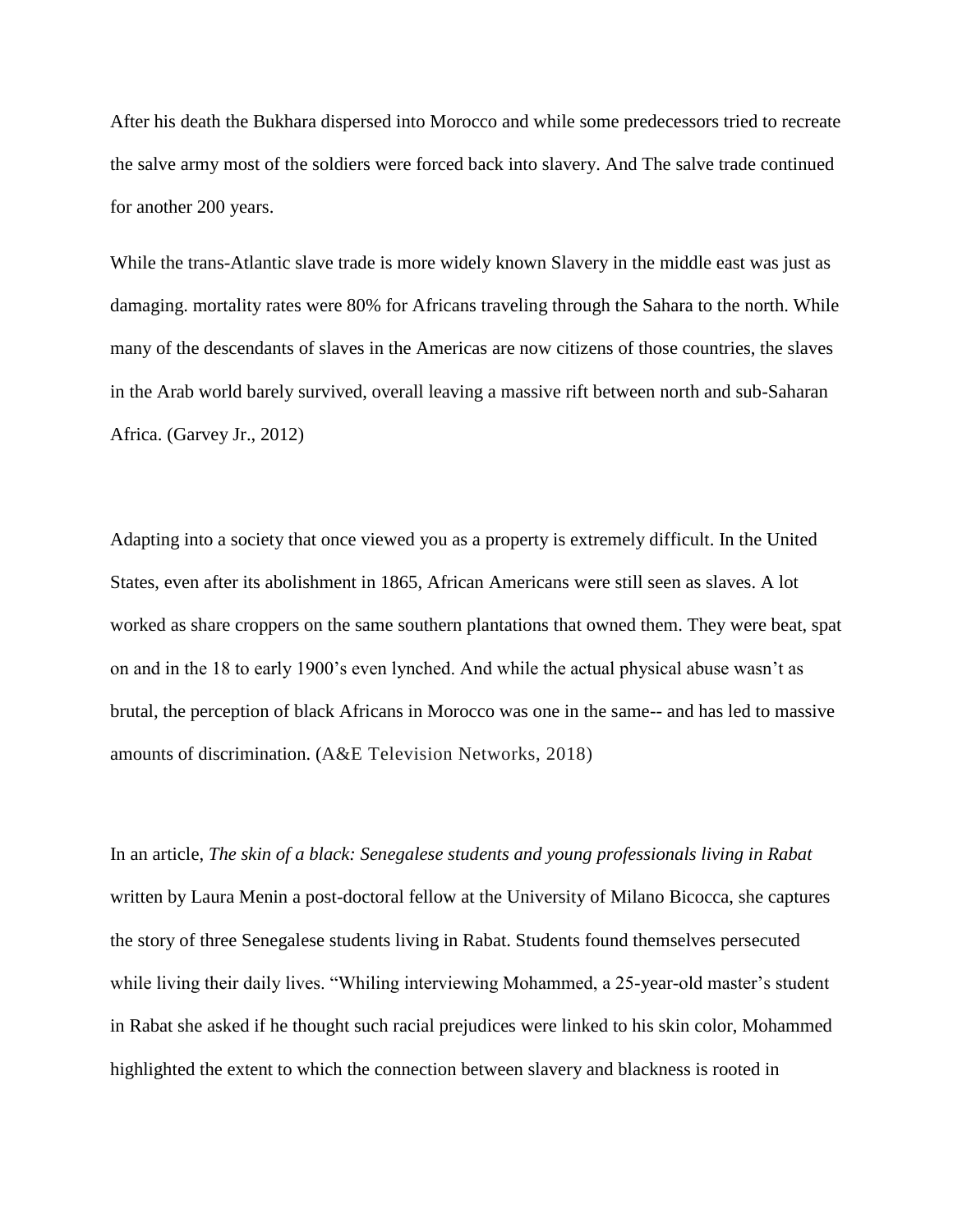Moroccans' imagination. In quote he said, '"Since there was slavery and there were Arabs who owned black slaves, Moroccans think that all blacks are slaves. Also, [throughout history] the King owned black slaves. When they see a black, they think he is a slave"'.

" [The article also outlines] the Subtle forms of discrimination and racial prejudice that are also present in the university. Paul, another student studying medicine in Rabat, sheds light that some Moroccan students' limited knowledge of Africa and its history and culture, along with the stereotypical representations contribute to racial prejudices. Quoting him saying,' "In schools they don't study the history of Africa, they only associate it war, famine, poverty. Every time they see a black, they identify [him] with it. A student asked me, did you have schools? Do you have roads? Do people live on the trees? This shows that much is to be done on the educational and cultural level"'. Discrimination not only lives within schools and in the universities but is also prevalent in the streets. A French news station did a story on the migrant condition in morocco and they had this to say.

## *Videos of French new station interviewing migrant in Morocco*

While those were just a few personal testimonies and shouldn't be seen as the life for every migrant or the perception for every Moroccan, racism and discrimination is still very much alive although some do refuse to acknowledge it'.

The denial of racism in morocco is very popular rhetoric. Throughout my time spent in both Rabat and in Tangier I've had personal experience with locals saying racism doesn't exist or isn't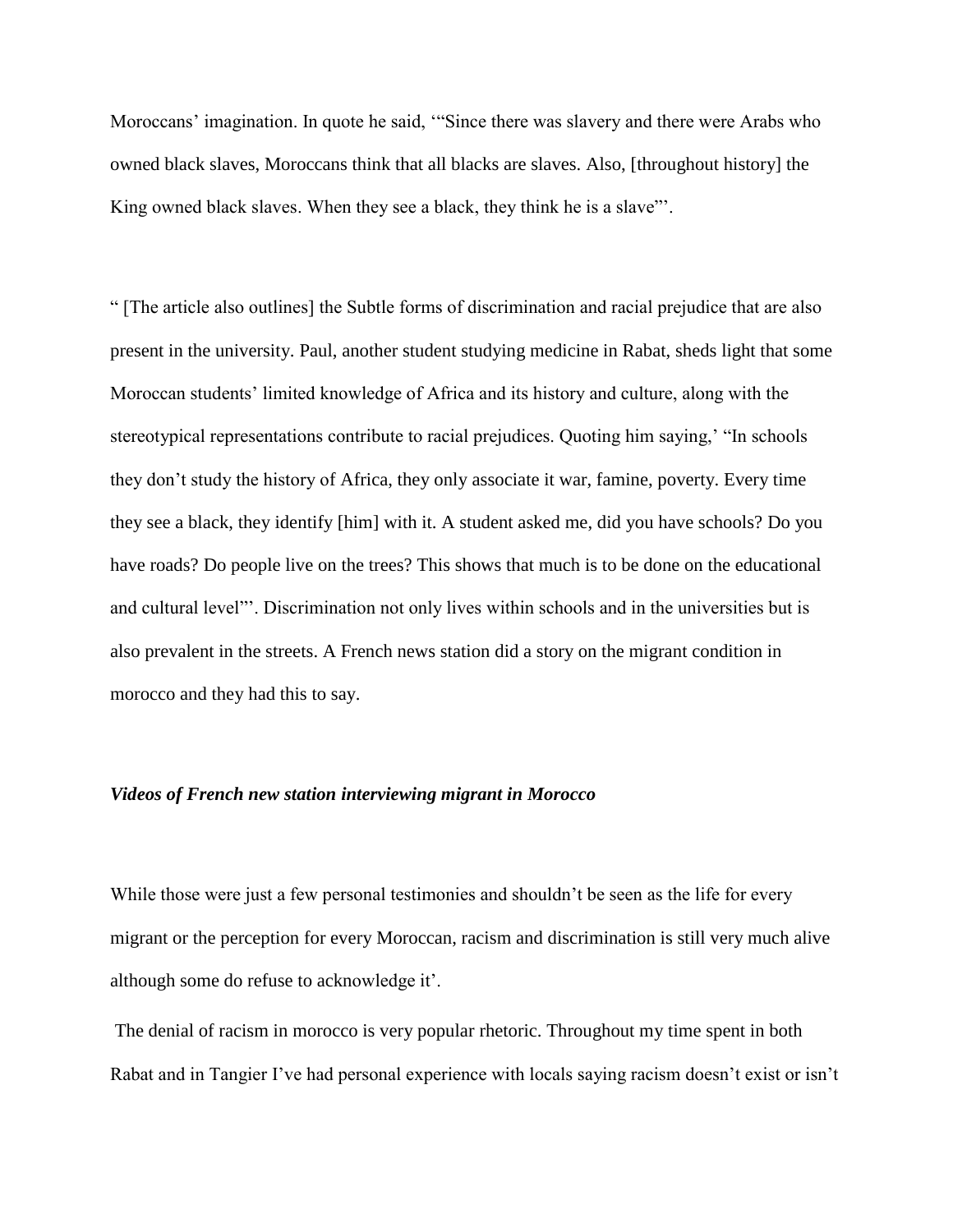an issue. This discourse is in many ways' contradictory. Bill Maher an American talk show host on HBO said it best**,** 

# *Clip of Bill Maher plays*

Yes, indeed it is, this has similar connections to supporters of the confederate flag denying its racist ties to slavery. The issue in Morocco is much deeper and has ties to religion. Morocco is an Islamic state with over 90% of Moroccans identifying as Muslim (Majhad,2015). Islam, like most religions, is portrayed as inclusive and throughout the Quran there are verses relaying this message video of

# *2 nd Clip of Dr. Jay Smith Plays*

and while these are the teachings of the Quran the testimonies previously shown, display the way things unfold in real life. The contradiction between these two ideals reveals cognitive dissonance. Cognitive dissonance regarding race is most popular in the US where Americans say "I'm not a racist but are then are later found saying and/or committing racist acts.

## *Clips of D.J.T Play*

**--** But it's everywhere, and in Morocco some find it hard for racism and Islam to exists in the same space so it's easier to deny it all together. While religion is the primary source as to why the denial of racism is prevalent in morocco there multiple reasoning. Moroccans want to show their country in the best possible light so it not having racist tendencies makes it more appealing. Also, and this may be an even more pressing issue--the history of north African slavery in Morocco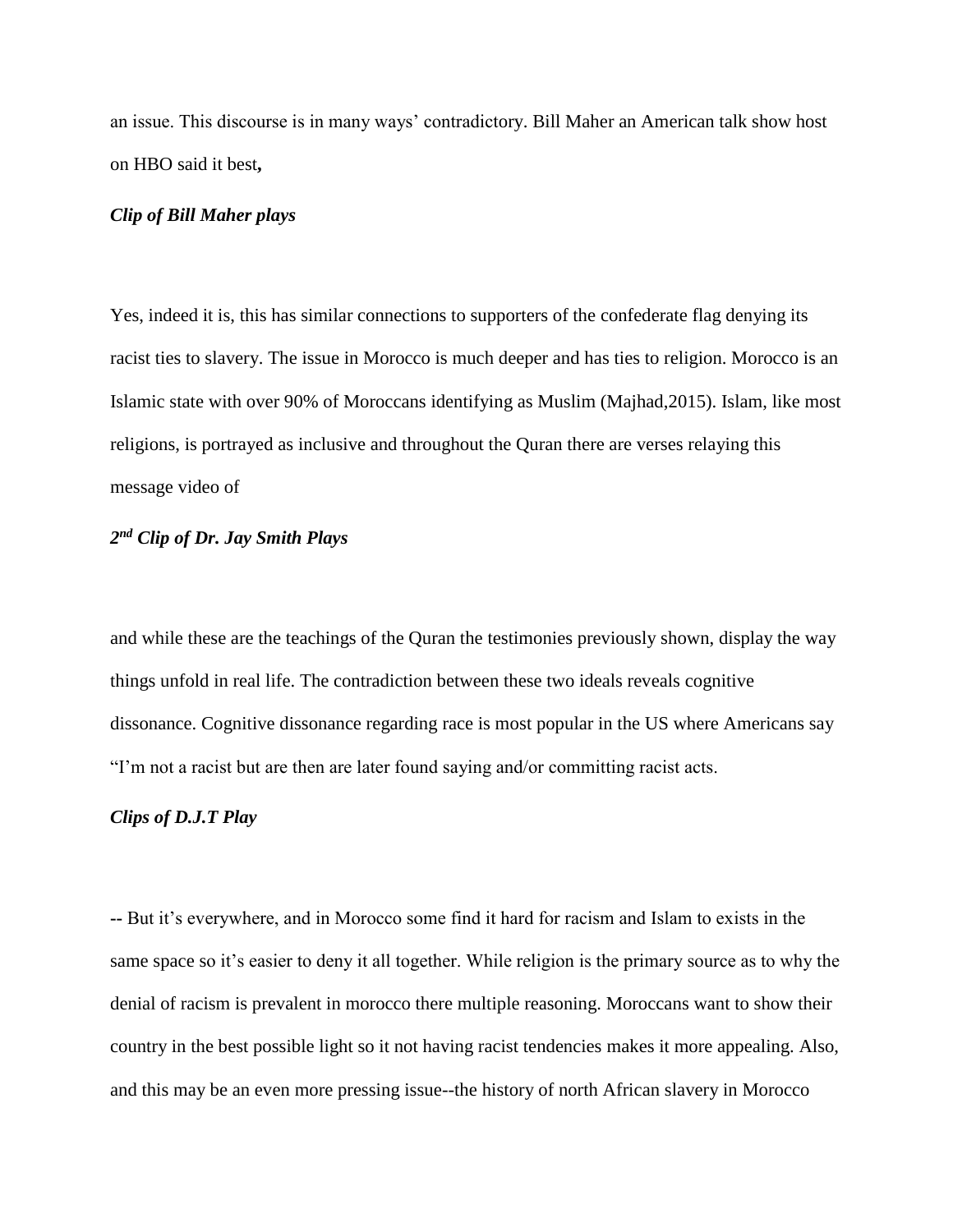isn't taught in schools. This breeds an entire new wave on denial. A vital part of Moroccan African history is being ignored children aren't learning it at a young age instead their being fed stereotypical rhetoric continuing the cycle of racial oppression.

Anti-racism activists are fighting against this toxic discourse, trying to implement change and alter the image of being black in Morocco. Organizers and activist both Moroccan and sub-Saharan took to the streets protesting racial injustice, discrimination and violence within Morocco. Social movements like *masymti azzi* or my name is not slave/my name is not negro, and" I am Moroccan I am African" have emerged from these protests in hopes to bring awareness to and unity migrant life in Morocco. El Habto Mawahibi founder and president of the I am Moroccan I am African movement told the Moroccan world news, "just the beginning before the launch of a larger scale campaign to combat racism and hate speech in Morocco" the campaign received worldwide recognition with lawyers, activist and political officials from other African nations pledging their solidarity and support. (Aidi, 2016)

The collaboration and out spokeness of community leaders and activist have led to real change and reform in Moroccan government. In 2014 King Mohammed the  $6<sup>th</sup>$  put into to place Legislation that guaranteed migrants and asylum seekers identification cards and workers permits. Over the three years over 50,000 migrants living in morocco have been regularized and have access to schools, hospitals and other public resources. and while morocco has yet to pass an anti-discrimination bill the current progress and reconciliation is a step in the right direction to creating a more inclusive and safer place for all.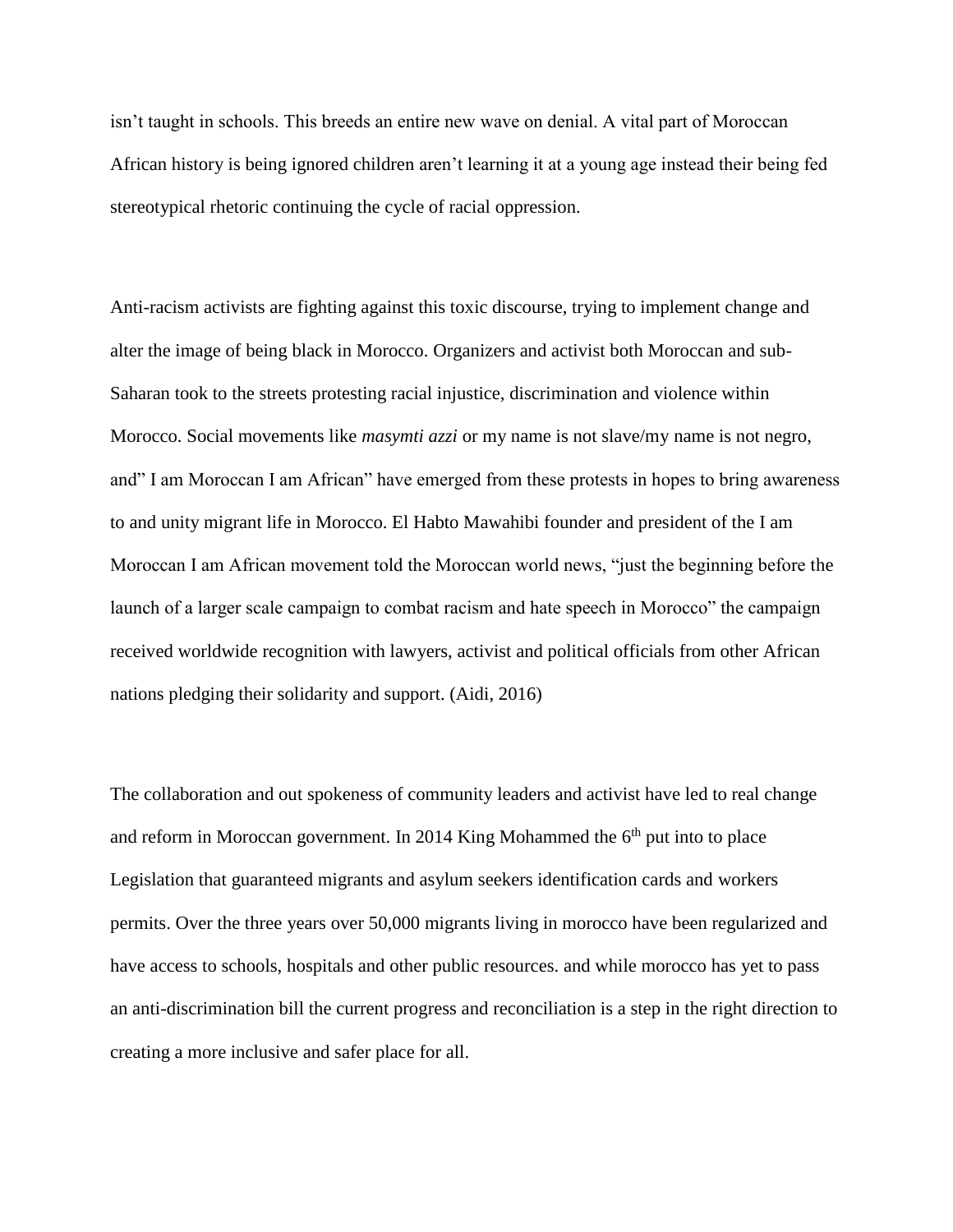# Bibliography:

(n.d.). Retrieved from<https://blackpast.org/perspectives/african-military-slaves-muslim-middle-east>

Mediterranean Migrant Arrivals Reach 107,583 in 2018; Deaths Reach 2,133 - Spain. (n.d.). Retrieved from [https://reliefweb.int/report/spain/mediterranean-migrant-arrivals-reach-107583-](https://reliefweb.int/report/spain/mediterranean-migrant-arrivals-reach-107583-2018-deaths-reach-2133) [2018-deaths-reach-2133](https://reliefweb.int/report/spain/mediterranean-migrant-arrivals-reach-107583-2018-deaths-reach-2133)

Adi, D. H. (2012, October 05). History - British History in depth: Africa and the Transatlantic Slave Trade. Retrieved from [http://www.bbc.co.uk/history/british/abolition/africa\\_article\\_01.shtml](http://www.bbc.co.uk/history/british/abolition/africa_article_01.shtml)

Babas, L. (2017, November 23). History : Zaydana, Moulay Ismail's manipulative wife. Retrieved from [https://en.yabiladi.com/articles/details/59607/history-zaydana-moulay-ismail-s](https://en.yabiladi.com/articles/details/59607/history-zaydana-moulay-ismail-s-manipulative.html)[manipulative.html](https://en.yabiladi.com/articles/details/59607/history-zaydana-moulay-ismail-s-manipulative.html)

Admin. (n.d.). The Arab Muslim Slave Trade Of Africans, The Untold Story. Retrieved from <http://originalpeople.org/the-arab-muslim-slave-trade-of-africans-the-untold-story/>

(n.d.). Retrieved from<https://www.history.com/topics/black-history/thirteenth-amendment>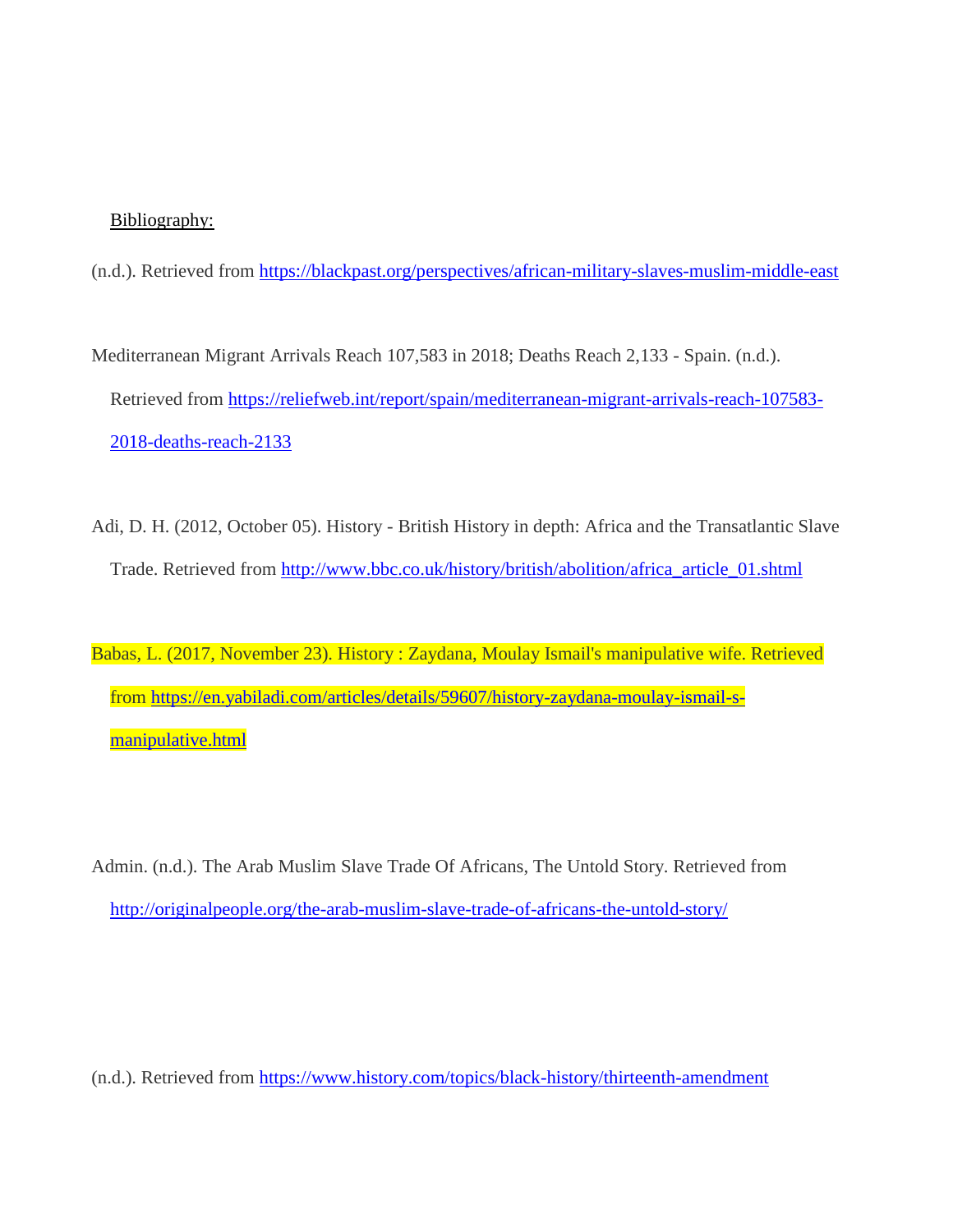Majhad, S. E. (2015, April 15). Une étude explore les croyances religieuses dans le monde: Le Maroc, ses 93% de croyants et ses 320.000 athées. Retrieved from [http://aujourdhui.ma/societe/une-etude-explore-les-croyances-religieuses-dans-le-monde-le](http://aujourdhui.ma/societe/une-etude-explore-les-croyances-religieuses-dans-le-monde-le-maroc-ses-93-de-croyants-et-ses-320-000-athees-117832)[maroc-ses-93-de-croyants-et-ses-320-000-athees-117832](http://aujourdhui.ma/societe/une-etude-explore-les-croyances-religieuses-dans-le-monde-le-maroc-ses-93-de-croyants-et-ses-320-000-athees-117832)

<https://en.yabiladi.com/articles/details/59607/history-zaydana-moulay-ismail-s-manipulative.html>

(Moulay)

<http://originalpeople.org/the-arab-muslim-slave-trade-of-africans-the-untold-story/> (80%)